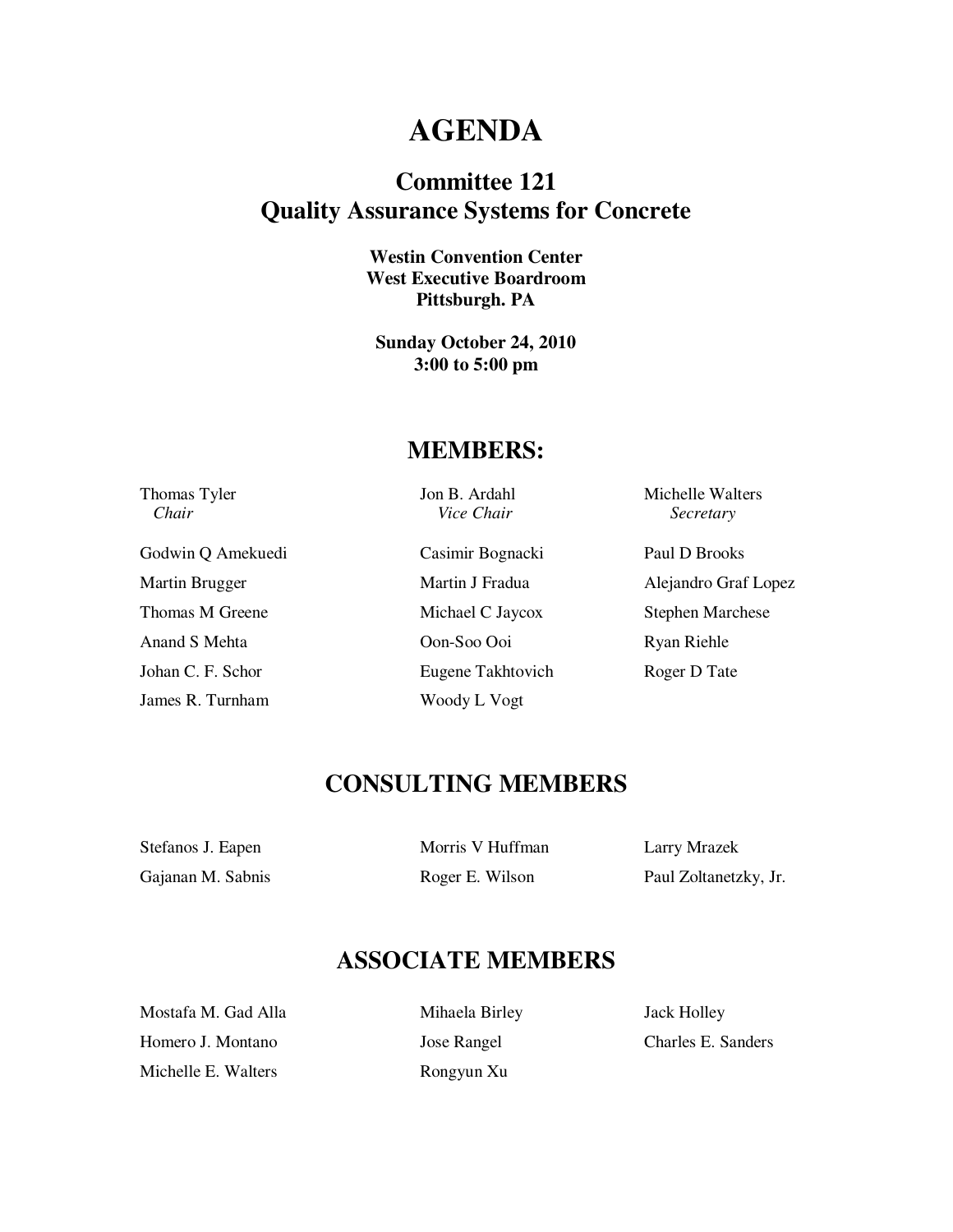- 1. Call to Order and Welcome
- 2. Introduction of Members and Guests
- 3. Update of Membership Status
- 4. Establish Date of Next Meeting
- 5. Attendance Prior Notification of non-attendance, response to email
- 6. Approval of Minutes from Chicago
- 7. Announcements
- 8. Presentation on Sustainability conducted by ACI Committee 130 at 4:00 PM
- 9. Old business:
	- A. Revisions to the document– *121R-08 -Guide for Concrete Construction Quality Systems in Conformance with ISO 9001-* 
		- 1. Addressing the remaining three "S" comments from TAC Review of 10/14/07
		- 2. Necessity for changes to the *121R-08 –Guide* due to the revision of the ISO 9001-2008
		- 3. Inclusion of the ISO text in the text boxes in the revision.
		- 4. Assembly of a subcommittee to draft the revision.
- 10. New Business
	- A. Proposed session on "Total Water Control" for the Tampa convention
	- B. Drafting a new document dealing with the format and content of an audit of the concrete construction management system.
	- C. Open discussion
- 11. Adjourn